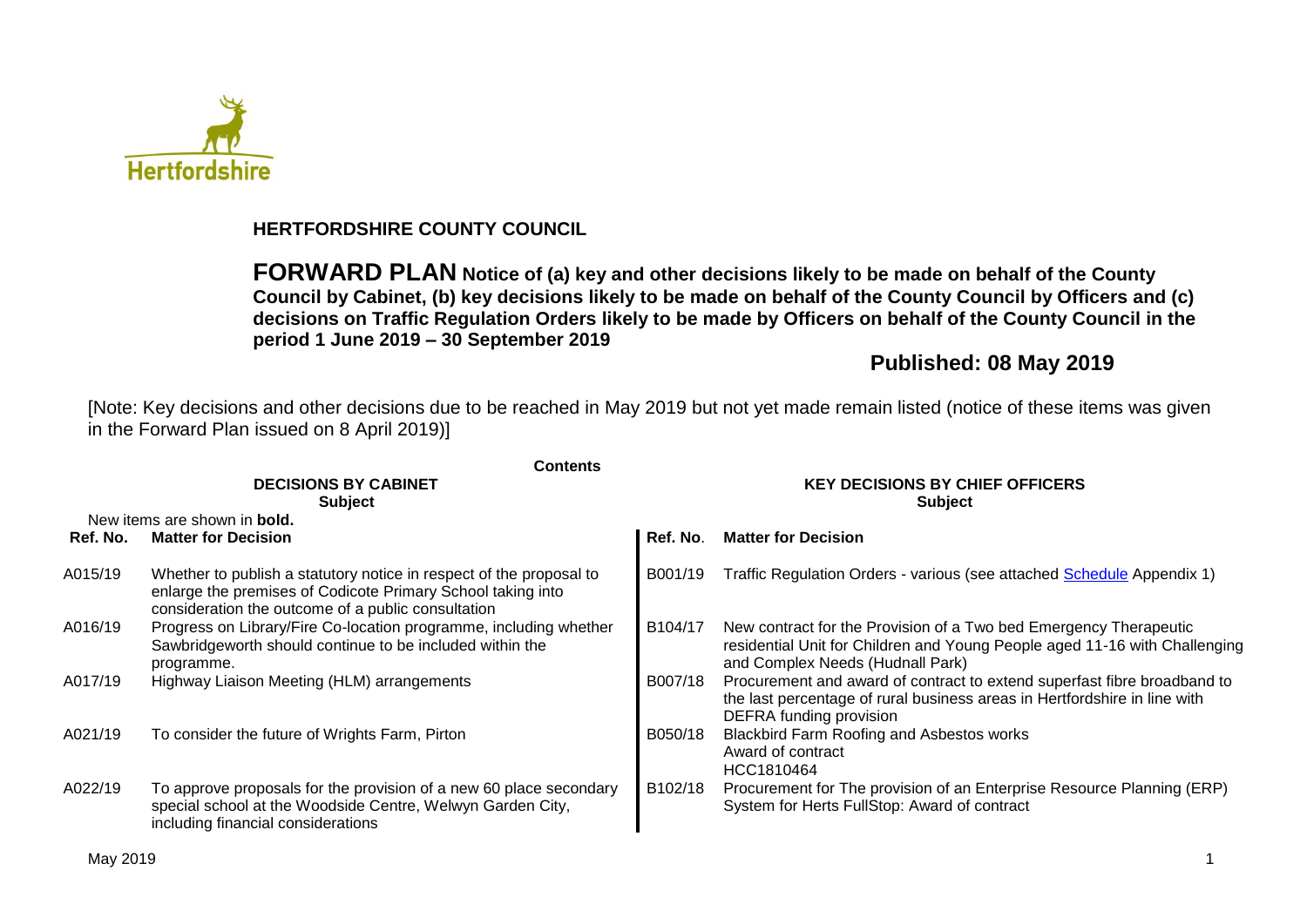| No Ref ***         | Draft Financial Strategy for period 2020/21 - 2023/24                                                                                                            |                               | B109/18 HCC1810703 - Property Works Framework 2019-2023                                                                                                                                                                                       |
|--------------------|------------------------------------------------------------------------------------------------------------------------------------------------------------------|-------------------------------|-----------------------------------------------------------------------------------------------------------------------------------------------------------------------------------------------------------------------------------------------|
| No Ref ***         | Capital contribution to off-site highway works, Katherine Warington<br>School, Harpenden                                                                         | B110/18                       | HCC1810704 - Property Consultancy Framework 2019 - 2023                                                                                                                                                                                       |
| A028/19            | Variation to the Residual Waste Treatment Contract                                                                                                               | B111/18                       | HCC1810826 - Provision of Demountable temporary / modular buildings:<br>Award of contract                                                                                                                                                     |
| A020/19            | Developer selection for Greater Brookfield, Cheshunt                                                                                                             | B116/18                       | HCC1810932 - PEP8 - School Expansion - St Peters School, St Albans -<br><b>Award of Contract</b>                                                                                                                                              |
| A023/19            | Proposed revision of the Local Authority 2016 Collected Waste<br>Spatial Strategy - Household Waste Recycling Centre Annex                                       | B117/18                       | Adult substance misuse housing related support service - Award of contract                                                                                                                                                                    |
| A012/19            | Publication of Integrated Risk Management Plan for Hertfordshire<br>Fire and Rescue Service                                                                      | B134/18                       | Acquisition of new premises for enlarged Hatfield Library                                                                                                                                                                                     |
| A029/19            | Outturn Finance Budget Monitor 2018/2019                                                                                                                         | B139/18                       | Acquisition of Land interests necessary for the delivery of the A602<br>Improvements                                                                                                                                                          |
| A007/19            | To consider the future of Land at London Road, Bishops Stortford                                                                                                 | B005/19                       | Hertfordshire Adult and Family Learning Service (HAFLS) - Award of<br>contract for the provision of Adult Learning across Hertfordshire for<br>academic year 2019/20                                                                          |
| A024/19            | Approval of Hertfordshire County Council's Sexual Health Strategy<br>2019-2024                                                                                   | B006/19                       | Award of contract for the provision for an integrated Therapies Service to<br>children and young people with disabilities                                                                                                                     |
| A025/19            | Hertfordshire County Council's Annual Report 2018/2019                                                                                                           | B008/19                       | Award a contract for the adult substance misuse housing related support<br>service                                                                                                                                                            |
| A026/19<br>A027/19 | Refresh of Hertfordshire County Council's Corporate Plan<br>Approval of the Council's Tobacco Policy                                                             | B010/19<br>B011/19            | Award of Flexicare contracts<br>Award of Contract for the supply of Exercise Books and Paper for Herts<br><b>FullStop</b>                                                                                                                     |
| A030/19            | Approval of Regulation of Investigatory Powers (RIPA) Annual<br>Report                                                                                           | B012/19                       | Award of contract for the provision of Recruitment Advertising and<br>Statutory Notices Services with effect from August 2019                                                                                                                 |
| A031/19            | Whether to agree to the statutory proposal to change the age<br>range of York Road Nursery, Hitchin, to allow children to be<br>admitted from the age of 2 years | B016/19                       | Joint Tender process with Luton Council to establish a new block contract<br>for the provision of a 4 bedded Residential Children's Home for Children<br>and Young People aged 11-16 with Challenging and Complex Needs:<br>Award of contract |
| A032/19            | Next Generation Programme: Approval of the service delivery<br>options for decision presented as part of the Outline Business<br>Case                            | B019/19                       | Tender of Specialist Care at Home contract - Award of contract                                                                                                                                                                                |
|                    |                                                                                                                                                                  | B020/19<br>B025/19            | Tender of Support at Home contract - Award of contract<br>Tender awards for the provision of two local bus service contracts starting<br>in May 2019                                                                                          |
|                    |                                                                                                                                                                  | B026/19                       | Whether to continue with the respite nursing beds contract including the<br>terms for the continuation                                                                                                                                        |
|                    |                                                                                                                                                                  | B029/19<br>B030/19<br>B031/19 | Award of Building Cleaning contract for North Herts Primary Schools<br>Award of Framework Contract for 16+ Accommodation & Support<br>HCC1911317<br>Decision to refurbish Aspley 1: Award of Contract                                         |
|                    |                                                                                                                                                                  |                               |                                                                                                                                                                                                                                               |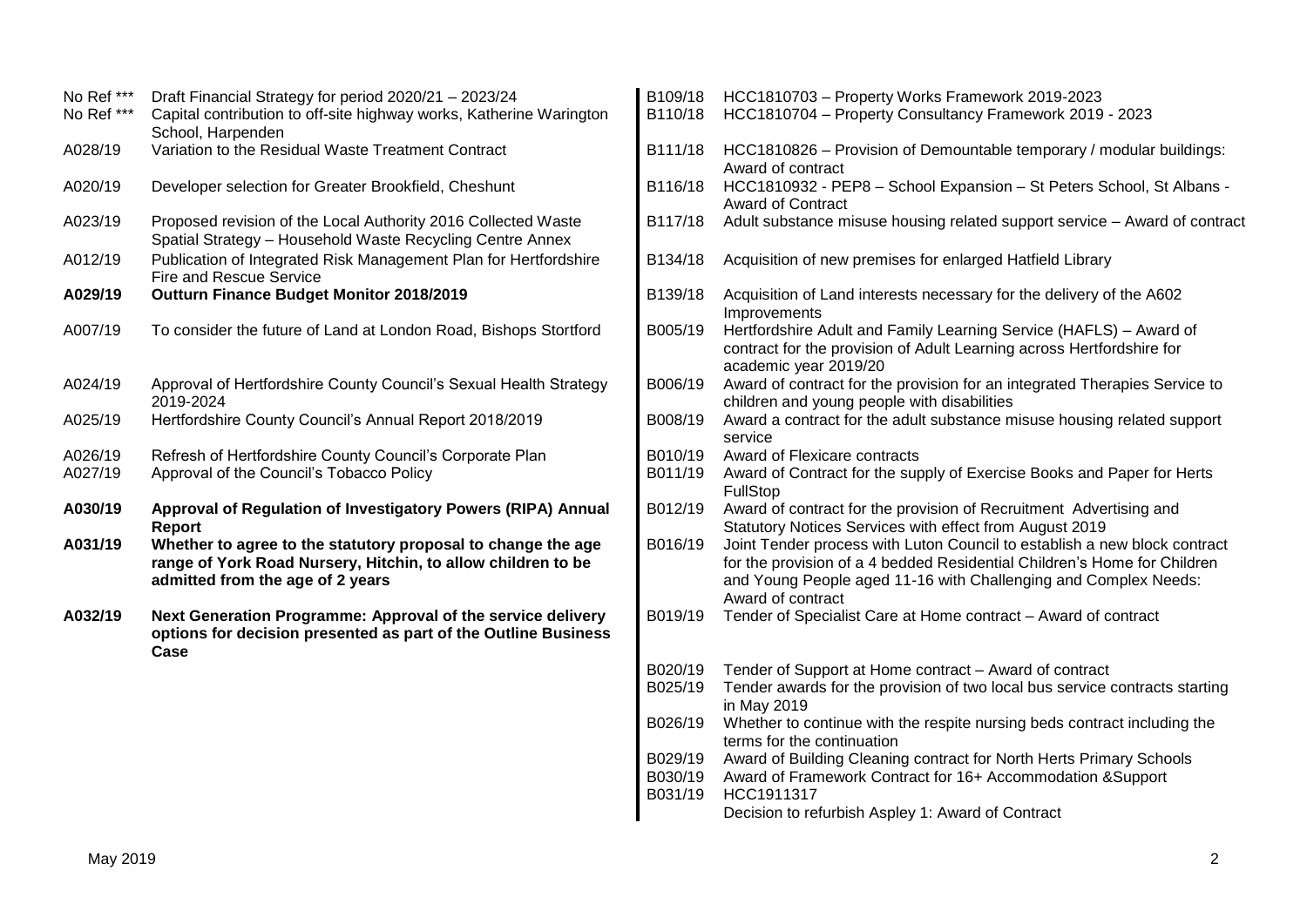| B032/19 | HCC1306529 - To extend the property management contract for the daily<br>management of 96 Shenley Road                                                                           |
|---------|----------------------------------------------------------------------------------------------------------------------------------------------------------------------------------|
|         | comprising various Hertfordshire County Council services                                                                                                                         |
| B033/19 | Direct property development on small residential site in Stevenage: Sale of<br>Hertfordshire County Council Land                                                                 |
| B035/19 | To agree to a consultation on the relocation of the Park Education Support<br>Centre, from its current site to the former Southfield School site at<br>Travellers Lane, Hatfield |
| B036/19 | Framework agreement for the supply of cleaning chemicals, soaps                                                                                                                  |
|         |                                                                                                                                                                                  |
|         | and sanitisers in conjunction with Hampshire County Council - Award<br>of contract                                                                                               |
|         |                                                                                                                                                                                  |
| B037/19 | Tender awards for provision of various local bus service and school                                                                                                              |
|         | coach contracts starting September 2019 - Award of contracts                                                                                                                     |
| B038/19 | Contract Award for construction of the New River Bridge, Essex Road,                                                                                                             |
|         | Hoddesdon                                                                                                                                                                        |
| B039/19 | HCC1911407 Replacement of 5 County Hall Boilers due to failure - Old<br>Block - Block 10 - Award of contract                                                                     |
| B040/19 | Aldwyck Homes – works on supported living accommodation in                                                                                                                       |
|         | conjunction with compartmentalisation - Award of contract                                                                                                                        |
| B041/19 | Whether to agree to the statutory proposal to change the age range of<br>York Road Nursery, Hitchin, to allow children to be admitted from the                                   |
|         | age of 2 years                                                                                                                                                                   |
| B042/19 | Hatfield Library - approval for refurbishment expenditure                                                                                                                        |
| B043/19 | Framework for the provision of collection and disposal of clinical                                                                                                               |
|         | waste, offensive waste and small animal remains                                                                                                                                  |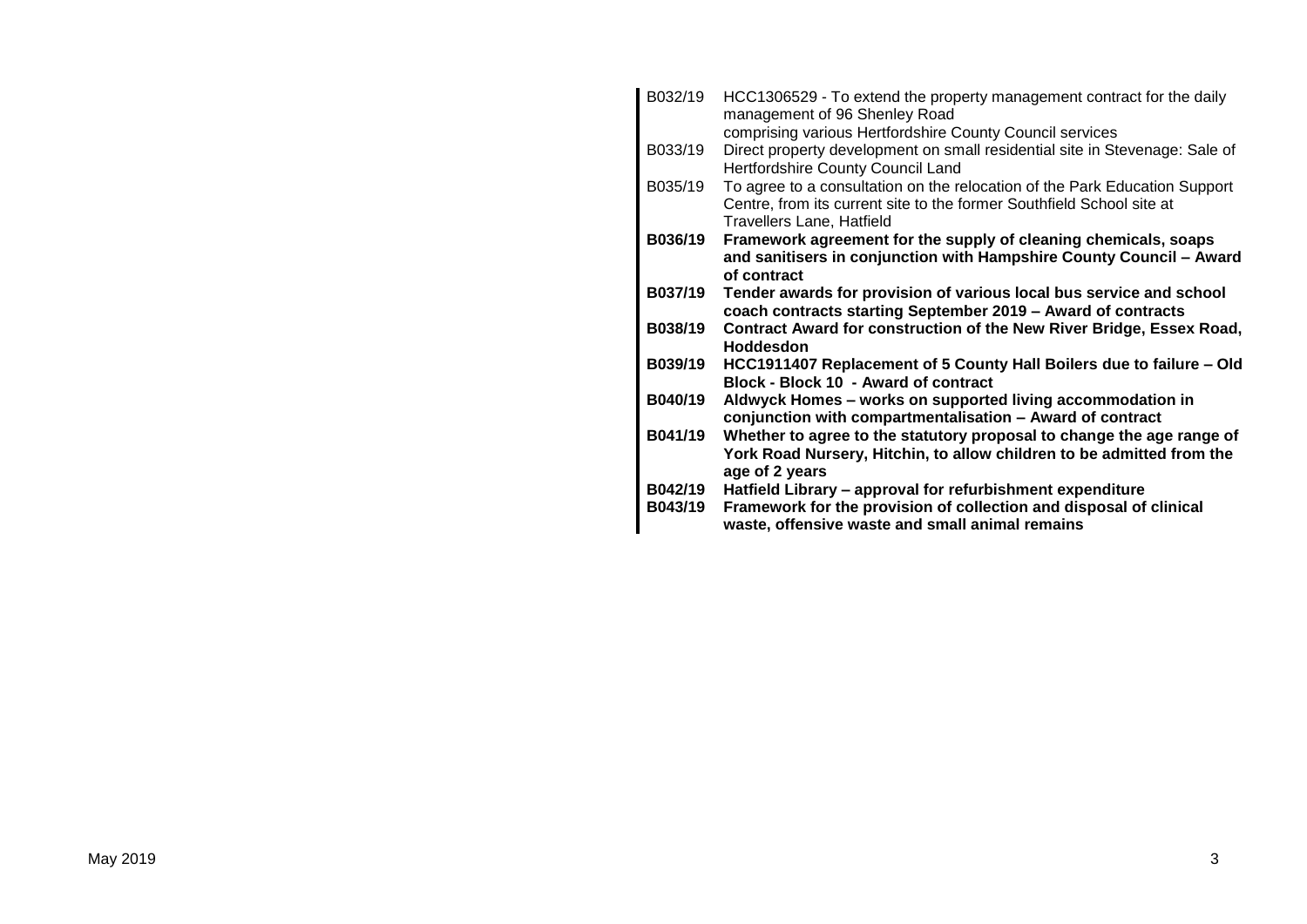| Ref. No. | <b>Matter for Decision</b>                                                                                                                                                                           | Date<br>decision to<br>be made | <b>Cabinet Panels to be</b><br>consulted                  | <b>Officer contact for</b><br>this matter | Documents to be<br>considered <sup>"††</sup>                                                                                                                                                                           | <b>Exempt from the</b><br><b>Council's Call-In</b><br>Procedures <sup>##</sup><br>Yes / No                                      |
|----------|------------------------------------------------------------------------------------------------------------------------------------------------------------------------------------------------------|--------------------------------|-----------------------------------------------------------|-------------------------------------------|------------------------------------------------------------------------------------------------------------------------------------------------------------------------------------------------------------------------|---------------------------------------------------------------------------------------------------------------------------------|
| A015/19  | Whether to publish a statutory<br>notice in respect of the<br>proposal to enlarge the<br>premises of Codicote Primary<br>School taking into<br>consideration the outcome of a<br>public consultation | 13/05/2019                     | Education, Libraries and<br><b>Localism Cabinet Panel</b> | Pauline Davis<br>01992 555865             | Report of the Director of<br><b>Children's Services</b><br>Part I and Part II Report - due<br>to 'Information relating to the<br>financial or business affairs of<br>any particular person<br>(including the Council)' | Yes<br>The Chief<br>Executive has<br>certified that<br>implementation of<br>the decision is<br>critical for service<br>delivery |

#### **PART A: DECISIONS BY CABINET** Note: New items and amendments are shown in **bold.**

1 The address from which, subject to any prohibition or restriction on their disclosure, copies of, or extracts from, any document listed is available is County Hall, Pegs Lane, Hertford, SG13 8DE. Other documents relevant to these matters may be submitted to the decision maker. To request details of such documents (if any) as they become available contact Deborah Jeffery, Assistant Manager, Democratic Services by email [\(deborah.jeffery@hertfordshire.gov.uk\)](mailto:deborah.jeffery@hertfordshire.gov.uk) or phone (01992 555563)

\*\*\* In accordance with Regulation 10(1) of The Local Authorities (Executive Arrangements) (Meetings and Access to Information) (England) Regulations 2012 (the '2012 Regulations') these items of business will be considered by Cabinet at its meeting 13 May 2019. Notices issued, as required by the 2012 Regulations, can be viewed at <https://democracy.hertfordshire.gov.uk/mgCalendarMonthView.aspx?GL=1&bcr=1>

<sup>††</sup> Documents to be considered by the Cabinet are published in the Council's website at <https://democracy.hertfordshire.gov.uk/mgCalendarMonthView.aspx?GL=1&bcr=1>

‡‡ Grounds for exemption are:-

- (a) where the decision is a decision taken under the Special Urgency provisions in Annex 4 of the Constitution
- (b) where the Chief Executive certifies that implementation of the decision is critical for service delivery
- $(c)$  where the Chief Legal Officer certifies that the Council would be likely to suffer legal prejudice from a delay in implementation of the decision resulting from the decision being Called-In
- (d) where the Director of Resources certifies that the Council would be likely to suffer financial prejudice from a delay in implementation of the decision resulting from the decision being Called-In;
- (e) where the Chief Legal Officer certifies that a delay in implementation of the decision resulting from the decision being Called-In would result in the decision being incapable of implementation or meaningful implementation
- (f) where the decision results from consideration of a recommendation or report from the OSC or any sub-committee or Topic Group of the OSC;
- (g) where the decision results from a reference back decision by Overview and Scrutiny Committee; or
- (h) where the decision is a recommendation to Full Council;
- (i) where the Call-In period has expired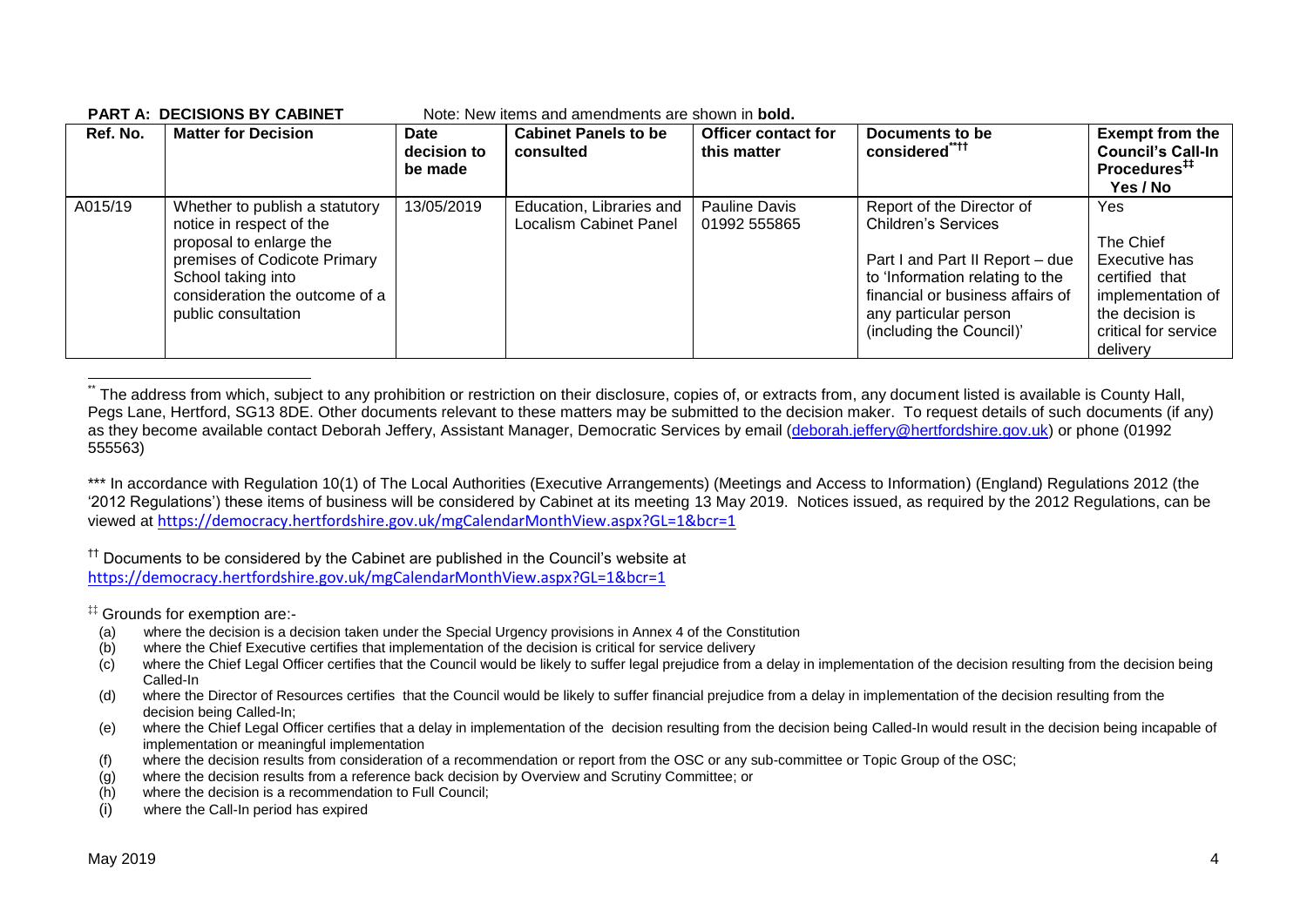| A016/19               | Progress on Library/Fire Co-<br>location programme, including<br>whether Sawbridgeworth<br>should continue to be included<br>within the programme.                              | 13/05/2019 | Education, Libraries &<br><b>Localism Cabinet Panel</b><br>Resources and<br><b>Performance Cabinet</b><br>Panel   | <b>Taryn Pearson-Rose</b><br>01992 556651 | Report of the Director of<br><b>Resources</b><br>Part I and Part II Report - due<br>to 'Information relating to the<br>financial or business affairs of<br>any particular person<br>(including the Council)'                                       | $\overline{N}$                                                   |
|-----------------------|---------------------------------------------------------------------------------------------------------------------------------------------------------------------------------|------------|-------------------------------------------------------------------------------------------------------------------|-------------------------------------------|----------------------------------------------------------------------------------------------------------------------------------------------------------------------------------------------------------------------------------------------------|------------------------------------------------------------------|
| A017/19               | <b>Highway Liaison Meeting</b><br>(HLM) arrangements                                                                                                                            | 13/05/2019 | Highways and<br><b>Environment Cabinet</b><br>Panel                                                               | <b>Paul Gellard</b><br>01992 658142       | Report of the Director of<br><b>Environment and Infrastructure</b>                                                                                                                                                                                 | $\overline{N}$                                                   |
| A021/19               | To consider the future of<br>Wrights Farm, Pirton                                                                                                                               | 13/05/2019 | Resources and<br><b>Performance Cabinet</b><br>Panel                                                              | <b>Sharon Roskilly</b><br>01992 555988    | Report of the Director of<br><b>Resources</b><br>Part I and Part II Report - due<br>to Part I and Part II Report -<br>due to 'Information relating to<br>the financial or business affairs<br>of any particular person<br>(including the Council)' | <b>No</b>                                                        |
| A022/19               | To approve proposals for the<br>provision of a new 60 place<br>secondary special school at<br>the Woodside Centre, Welwyn<br>Garden City, including financial<br>considerations | 13/05/2019 | Education, Libraries and<br><b>Localism Cabinet Panel</b><br>Resources and<br><b>Performance Cabinet</b><br>Panel | <b>Emily White</b><br>01992 588159        | Joint report of the Director of<br>Childrens Services and the<br><b>Director of Resources</b>                                                                                                                                                      | <b>No</b>                                                        |
| No Ref <sup>***</sup> | Draft Financial Strategy for<br>period 2020/21 - 2023/24                                                                                                                        | 13/05/2019 |                                                                                                                   | <b>Steven Pilsworth</b><br>01992 555737   | Report of the Director of<br>Resources                                                                                                                                                                                                             | Yes, exempt<br>under grounds (a)                                 |
| No Ref ***            | Capital contribution to off-site<br>highway works, Katherine<br>Warington School,<br>Harpenden                                                                                  | 13/05/2019 |                                                                                                                   | <b>Steven Pilsworth</b><br>01992 555737   | Report of the Director of<br><b>Resources</b>                                                                                                                                                                                                      | Yes, exempt<br>under grounds (b)                                 |
| A028/19               | Variation to the Residual<br><b>Waste Treatment Contract</b>                                                                                                                    | 03/06/2019 | Community Safety and<br>Waste Management<br><b>Cabinet Panel</b>                                                  | Simon Aries<br>01992 555255               | Report of the Director of<br><b>Environment and Infrastructure</b>                                                                                                                                                                                 | Yes, exempt<br>under grounds<br>$(b)$ , $(c)$ , $(d)$ and<br>(e) |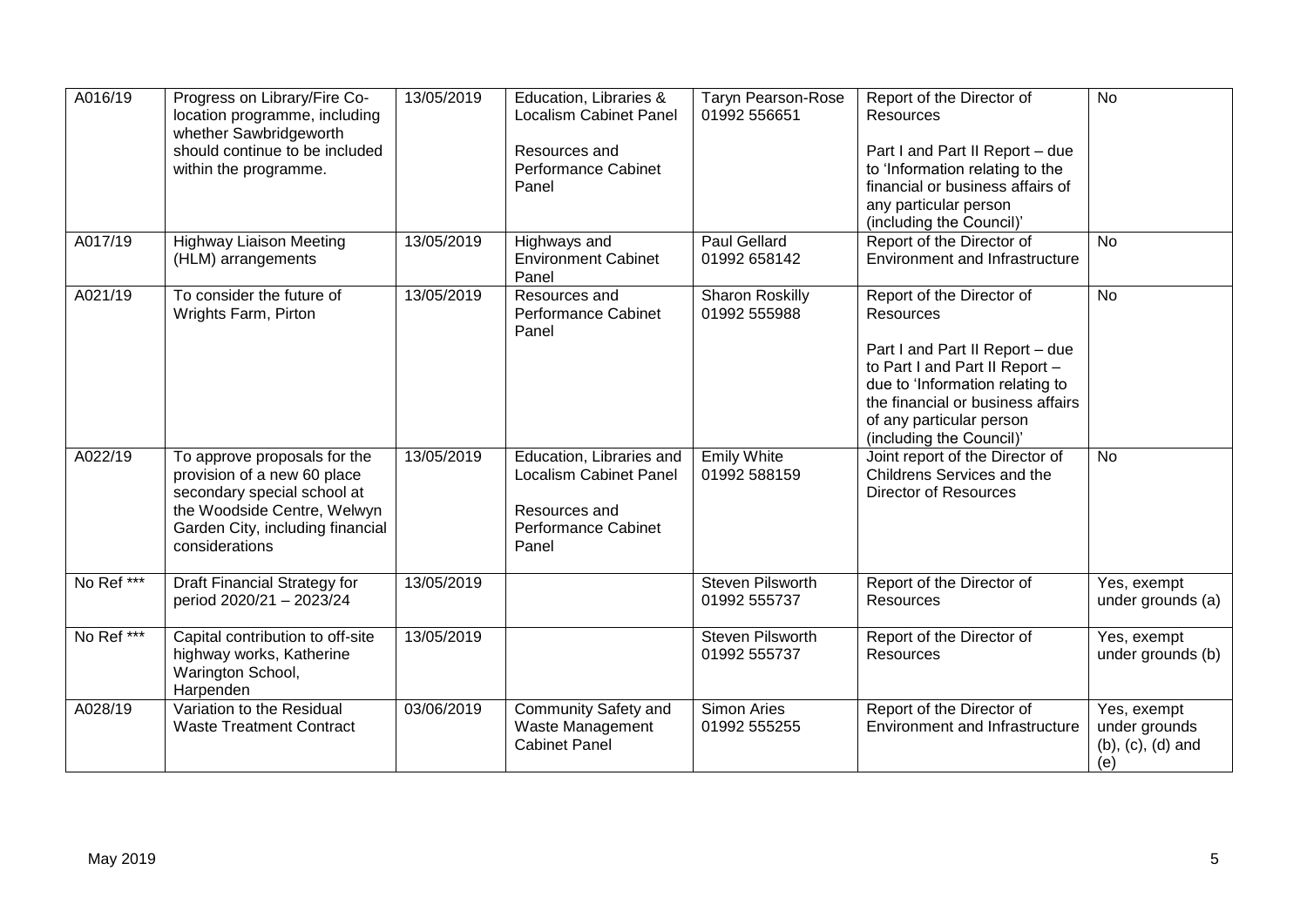| A020/19<br>Developer selection for<br>Greater Brookfield, Cheshunt |                                                      | 10/06/2019 | Resources and<br>Performance Cabinet     | <b>Mike Evans</b><br>01992 555634 | Report of the Director of<br><b>Resources</b>        | $\overline{N}$ |
|--------------------------------------------------------------------|------------------------------------------------------|------------|------------------------------------------|-----------------------------------|------------------------------------------------------|----------------|
|                                                                    |                                                      |            | Panel                                    |                                   |                                                      |                |
|                                                                    |                                                      |            |                                          |                                   | Part I and Part II Report - due                      |                |
|                                                                    |                                                      |            |                                          |                                   | to Part I and Part II Report -                       |                |
|                                                                    |                                                      |            |                                          |                                   | due to 'Information relating to                      |                |
|                                                                    |                                                      |            |                                          |                                   | the financial or business affairs                    |                |
|                                                                    |                                                      |            |                                          |                                   | of any particular person<br>(including the Council)' |                |
| A023/19                                                            | Proposed revision of the Local                       | 10/06/2019 | <b>Community Safety and</b>              | <b>Matthew King</b>               | Report of the Director of                            | Report         |
|                                                                    | Authority 2016 Collected                             |            | Waste Management                         | 01992 556207                      | Environment                                          |                |
|                                                                    | <b>Waste Spatial Strategy -</b>                      |            | <b>Cabinet Panel</b>                     |                                   |                                                      |                |
|                                                                    | Household Waste Recycling                            |            |                                          |                                   |                                                      |                |
|                                                                    | <b>Centre Annex</b>                                  |            |                                          |                                   |                                                      |                |
| A012/19                                                            | Publication of Integrated Risk                       | 10/06/2019 | <b>Community Safety and</b>              | Darryl Keen                       | Report of the Director of                            | <b>No</b>      |
|                                                                    | Management Plan for<br>Hertfordshire Fire and Rescue |            | Waste Management<br><b>Cabinet Panel</b> | 01992 507500                      | <b>Community Protection</b>                          |                |
|                                                                    | Service                                              |            |                                          |                                   |                                                      |                |
| A029/19                                                            | <b>Outturn Finance Budget</b>                        | 10/06/2019 | <b>Resources and</b>                     | Ben Jay                           | <b>Report of the Director of</b>                     | <b>No</b>      |
|                                                                    | <b>Monitor 2018/2019</b>                             |            | <b>Performance Cabinet</b>               | 01992 556257                      | <b>Resources</b>                                     |                |
|                                                                    |                                                      |            | Panel                                    |                                   |                                                      |                |
| A007/19                                                            | To consider the future of Land                       | 08/07/2019 | Resources and                            | <b>Dick Bowler</b>                | Report of the Director of                            | $\overline{N}$ |
|                                                                    | at London Road, Bishops<br>Stortford                 |            | <b>Performance Cabinet</b><br>Panel      | 01992 556223                      | <b>Resources</b>                                     |                |
|                                                                    |                                                      |            |                                          |                                   | Part I and Part II Report - due                      |                |
|                                                                    |                                                      |            |                                          |                                   | to 'Information relating to the                      |                |
|                                                                    |                                                      |            |                                          |                                   | financial or business affairs of                     |                |
|                                                                    |                                                      |            |                                          |                                   | any particular person                                |                |
|                                                                    |                                                      |            |                                          |                                   | (including the Council)'                             |                |
| A024/19                                                            | Approval of Hertfordshire                            | 08/07/2019 | Public Health and                        | Rob Bacon                         | Report of the Director of Public                     | <b>No</b>      |
|                                                                    | <b>County Council's Sexual</b>                       |            | <b>Prevention Cabinet</b>                | 01438 844135                      | Health                                               |                |
|                                                                    | Health Strategy 2019-2024                            |            | Panel                                    |                                   |                                                      |                |
| A025/19                                                            | Hertfordshire County Council's                       | 08/07/2019 | Resources and                            | Alex James<br>01992 588259        | Report of the Director of                            | <b>No</b>      |
|                                                                    | Annual Report 2018/2019                              |            | <b>Performance Cabinet</b><br>Panel      |                                   | Resources                                            |                |
| A026/19                                                            | Refresh of Hertfordshire                             | 08/07/2019 | Resources and                            | Alex James                        | Report of the Director of                            | $\overline{N}$ |
|                                                                    | <b>County Council's Corporate</b>                    |            | Performance Cabinet                      | 01992 588259                      | Resources                                            |                |
|                                                                    | Plan                                                 |            | Panel                                    |                                   |                                                      |                |
| A027/19                                                            | Approval of the Council's                            | 08/07/2019 | Public Health &                          | <b>Elizabeth Fisher</b>           | Report of the Director of Public                     | <b>No</b>      |
|                                                                    | <b>Tobacco Policy</b>                                |            | <b>Prevention Cabinet</b>                | 01442 453633                      | Health                                               |                |
|                                                                    |                                                      |            | Panel                                    |                                   |                                                      |                |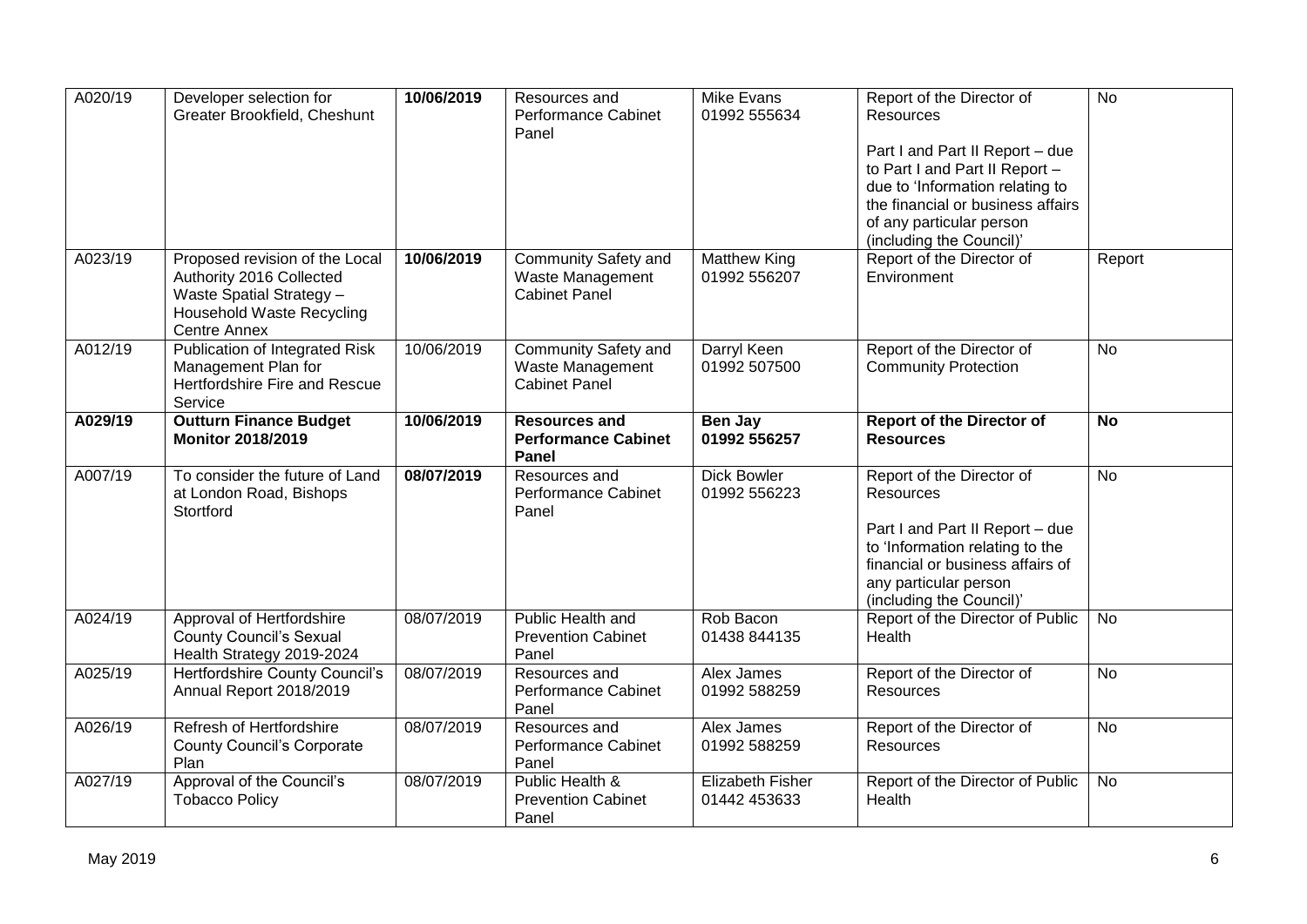| A030/19 | <b>Approval of Regulation of</b><br><b>Investigatory Powers (RIPA)</b><br><b>Annual Report</b>                                                                            | 08/07/2019 | <b>Community Safety and</b><br><b>Waste Management</b><br><b>Cabinet Panel</b> | <b>Guy Pratt</b><br>01992 507535       | <b>Report of the Chief Legal</b><br><b>Officer</b>             | No |  |
|---------|---------------------------------------------------------------------------------------------------------------------------------------------------------------------------|------------|--------------------------------------------------------------------------------|----------------------------------------|----------------------------------------------------------------|----|--|
| A031/19 | Whether to agree to the<br>statutory proposal to change<br>the age range of York Road<br>Nursery, Hitchin, to allow<br>children to be admitted from<br>the age of 2 years | 08/07/2019 | <b>Education, Libraries</b><br>and Localism Cabinet<br>Panel                   | <b>David Shevlane</b><br>01992 556199  | <b>Report of the Director of</b><br><b>Children's Services</b> | No |  |
| A032/19 | <b>Next Generation</b><br>Programme: Approval of the<br>service delivery options for<br>decision presented as part<br>of the Outline Business<br>Case                     | 23/09/2019 | <b>Resources and</b><br><b>Performance Cabinet</b><br>Panel                    | <b>Danielle Bailey</b><br>01992 556412 | <b>Report of the Director of</b><br><b>Resources</b>           | No |  |

**Membership of Cabinet:** 

| <b>Richard Roberts</b> | <b>Adult Care &amp; Health</b>                      | <b>Phil Bibby</b>     | <b>Highways &amp; Environment</b>     |
|------------------------|-----------------------------------------------------|-----------------------|---------------------------------------|
| <b>Teresa Heritage</b> | <b>Children, Young People and Families</b>          | <b>David Williams</b> | <b>Leader of the Council</b>          |
| <b>Terry Hone</b>      | <b>Community Safety &amp; Waste Management</b>      | <b>Tim Hutchings</b>  | <b>Public Health &amp; Prevention</b> |
| <b>Terry Douris</b>    | <b>Education, Libraries &amp; Localism</b>          | <b>Ralph Sangster</b> | <b>Resources &amp; Performance</b>    |
| <b>Derrick Ashley</b>  | Growth, Infrastructure, Planning and The<br>Economy |                       |                                       |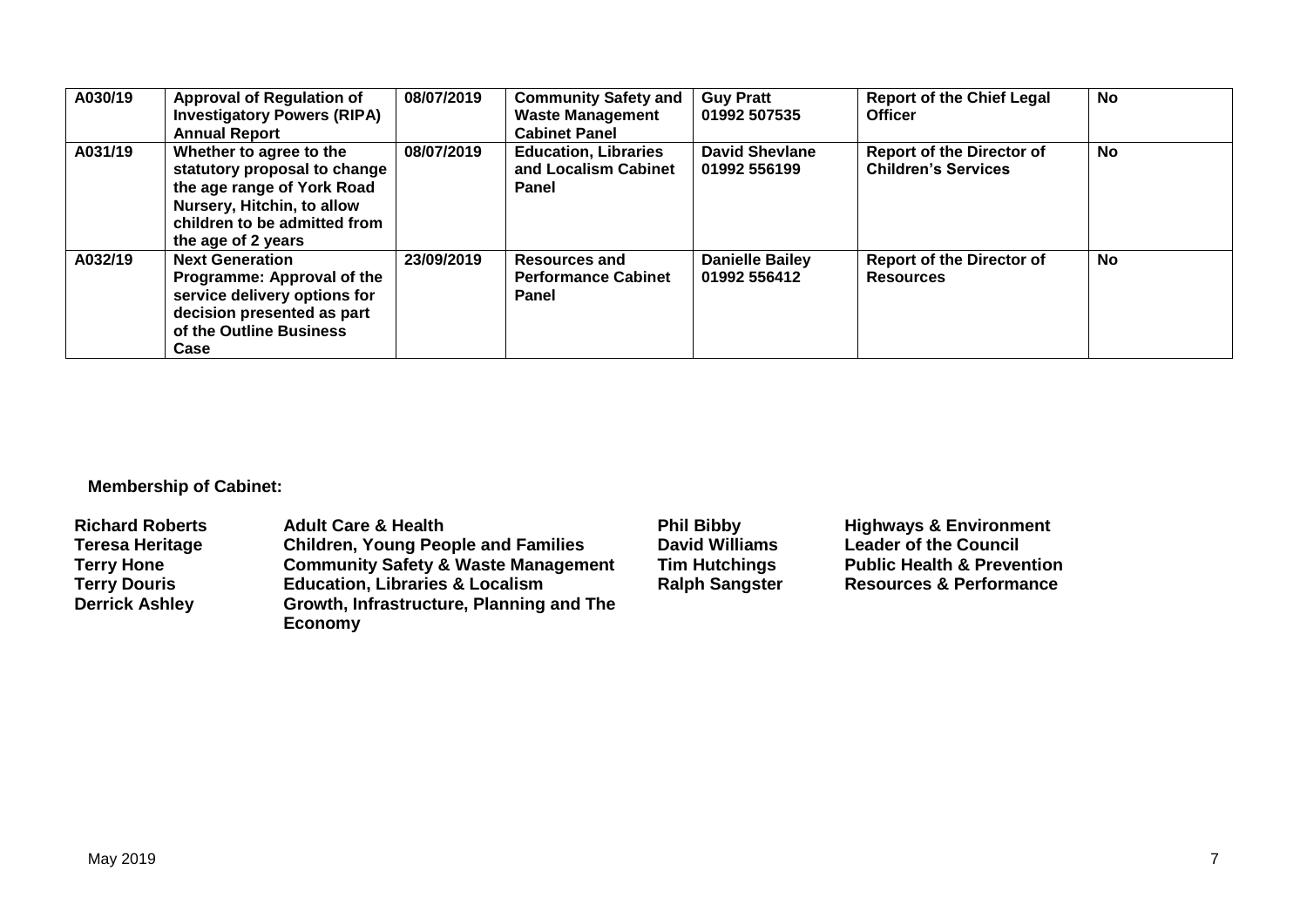**PART B: DECISIONS BY CHIEF OFFICERS Note: New items and amendments are shown in bold.** 

|         | <b>Issue for</b><br><b>Decision</b>                                                                                                                                                                                   | <b>Name and Title of</b><br><b>Decision Maker</b>                         | Date, or<br>period<br>within<br>which,<br>decision to<br>be made | <b>Cabinet Panels to be</b><br>consulted | <b>Officer contact for</b><br>this matter | <b>Documents to be</b><br>considered <sup>§§</sup> | <b>Exempt from the</b><br><b>Council's Call-In</b><br><b>Procedures</b><br>Yes / No |
|---------|-----------------------------------------------------------------------------------------------------------------------------------------------------------------------------------------------------------------------|---------------------------------------------------------------------------|------------------------------------------------------------------|------------------------------------------|-------------------------------------------|----------------------------------------------------|-------------------------------------------------------------------------------------|
| B001/19 | <b>Traffic Regulation</b><br>Orders - various<br>(see attached<br><b>Schedule</b><br>Appendix 1)                                                                                                                      | Mark Kemp<br><b>Director Environment</b><br>and Infrastructure            | During the<br>period of this<br>Forward Plan                     |                                          | Mark Kemp<br>01992 555206                 | Reports from Lead<br><b>Officers</b>               | <b>No</b>                                                                           |
| B104/17 | New contract for<br>the Provision of a<br>Two bed<br>Emergency<br>Therapeutic<br>residential Unit for<br>Children and<br>Young People<br>aged 11-16 with<br>Challenging and<br><b>Complex Needs</b><br>(Hudnall Park) | Marion Ingram<br><b>Operations Director</b><br><b>Specialist Services</b> | <b>May 2019</b><br>(was<br>February<br>2019)                     |                                          | Lynn Knowles<br>07740 918847              | See Note 2 below                                   | <b>No</b>                                                                           |
| B007/18 | Procurement and<br>award of contract<br>to extend<br>superfast fibre<br>broadband to the<br>last percentage of<br>rural business<br>areas in<br>Hertfordshire in<br>line with DEFRA<br>funding provision              | Scott Crudgington<br>Director of<br>Resources                             | <b>June 2019</b><br>(was March<br>2019)                          |                                          | Anna Morrison<br>01992 588397             | See Note 2 below                                   | <b>No</b>                                                                           |

<sup>&</sup>lt;sup>§§</sup> The address from which, subject to any prohibition or restriction on their disclosure, copies of, or extracts from, any document listed is available is County Hall, Pegs Lane, Hertford, SG13 8DE. Other documents relevant to these matters may be submitted to the decision maker. To request details of such documents (if any) as they become available contact Deborah Jeffery, Assistant Manager, Democratic Services by email (deborah.jeffery@hertfordshire.gov.uk) or phone (01992 555563).

-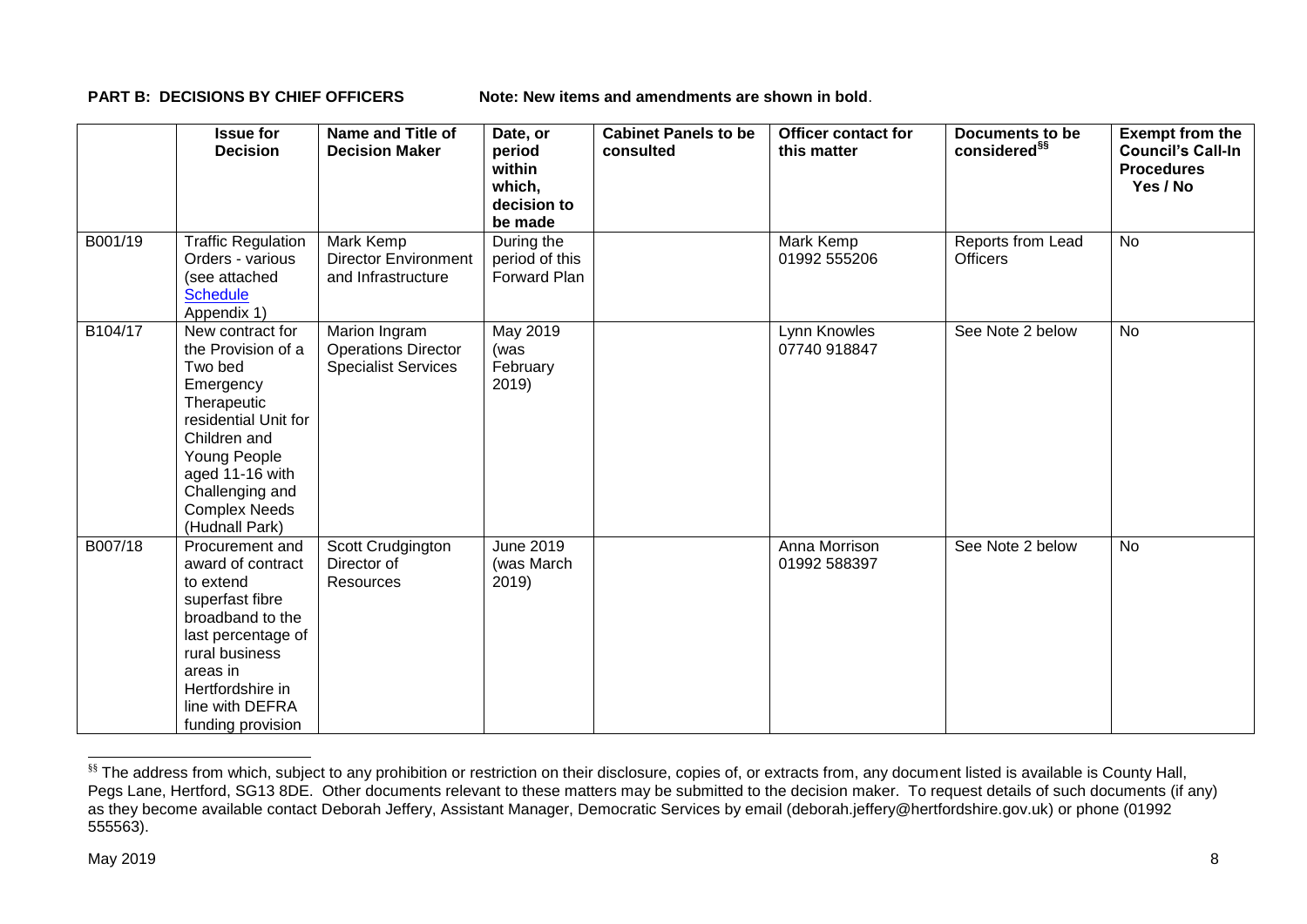| B050/18 | <b>Blackbird Farm</b><br>Roofing and<br>Asbestos works<br>Award of contract<br>HCC1810464                                                       | Sass Pledger<br><b>Assistant Director</b><br>Property   | <b>June 2019</b><br>(was May<br>2019)    | Jackie Aldridge<br>01992 588138  | See Note 2 below | <b>No</b> |
|---------|-------------------------------------------------------------------------------------------------------------------------------------------------|---------------------------------------------------------|------------------------------------------|----------------------------------|------------------|-----------|
| B102/18 | Procurement for<br>The provision of<br>an Enterprise<br>Resource<br>Planning (ERP)<br><b>System for Herts</b><br>FullStop: Award<br>of contract | <b>Glenn Facey</b><br><b>Head of Herts</b><br>FullStop  | <b>June 2019</b><br>(was May<br>2019)    | Glenn Facey<br>01707 292364      | See Note 2 below | <b>No</b> |
| B109/18 | HCC1810703-<br><b>Property Works</b><br>Framework 2019-<br>2023                                                                                 | Sass Pledger<br><b>Assistant Director -</b><br>Property | <b>June 2019</b><br>(was May<br>2019)    | Victoria Simpson<br>01992 556658 | See Note 2 below | <b>No</b> |
| B110/18 | HCC1810704-<br>Property<br>Consultancy<br>Framework 2019 -<br>2023                                                                              | Sass Pledger<br><b>Assistant Director -</b><br>Property | <b>August 2019</b><br>(was June<br>2019) | Victoria Simpson<br>01992 556658 | See Note 2 below | <b>No</b> |
| B111/18 | $HCC1810826 -$<br>Provision of<br>Demountable<br>temporary/<br>modular<br>buildings: Award<br>of contract                                       | Sass Pledger<br><b>Assistant Director -</b><br>Property | <b>June 2019</b><br>(was May<br>2019)    | Victoria Simpson<br>01992 556658 | See Note 2 below | <b>No</b> |
| B116/18 | HCC1810932<br>PEP8 - School<br>Expansion - St<br>Peters School, St<br>Albans -<br>Award of Contract                                             | Sass Pledger<br><b>Assistant Director</b><br>Property   | <b>June 2019</b><br>(was May<br>2019)    | Jackie Aldridge<br>01992 588138  | See Note 2 below | No        |
| B117/18 | Adult substance<br>misuse housing<br>related support<br>service - Award<br>of contract                                                          | <b>Jim McManus</b><br>Director of Public<br>Health      | May 2019<br>(was March<br>2019)          | Natasha Welsh<br>01438 844381    | See Note 2 below | <b>No</b> |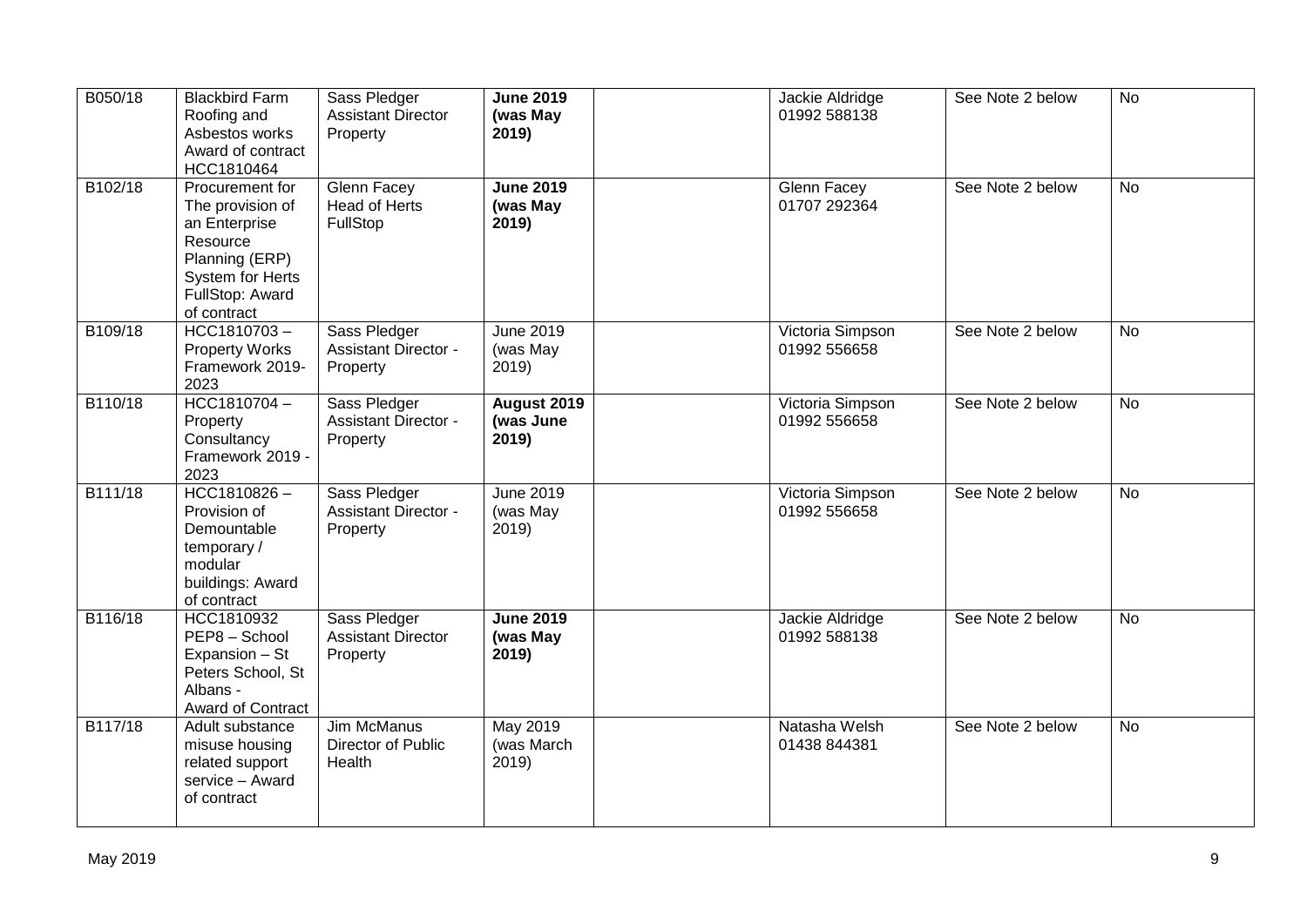| B134/18 | Acquisition of new<br>premises for<br>enlarged Hatfield<br>Library                                                                                                                                      | Sass Pledger<br>Assistant Director,<br>Property                              | <b>May 2019</b><br>(was April<br>2019)              |                                                                | Robert Ambler<br>01992 588836  | Report                     | $\overline{N}$ |
|---------|---------------------------------------------------------------------------------------------------------------------------------------------------------------------------------------------------------|------------------------------------------------------------------------------|-----------------------------------------------------|----------------------------------------------------------------|--------------------------------|----------------------------|----------------|
| B139/18 | Acquisition of<br>Land interests<br>necessary for the<br>delivery of the<br>A602<br>Improvements                                                                                                        | Scott Crudgington<br>Director of<br>Resources                                | <b>May 2019</b><br>(was April<br>2019)              |                                                                | David Burt<br>01992 658177     | Report<br>See Note 4 below | <b>No</b>      |
| B005/19 | Hertfordshire<br><b>Adult and Family</b><br><b>Learning Service</b><br>(HAFLS) - Award<br>of contract for the<br>provision of Adult<br>Learning across<br>Hertfordshire for<br>academic year<br>2019/20 | Steven Lee-Foster<br><b>Assistant Director</b><br><b>Adult Care Services</b> | <b>May 2019</b>                                     |                                                                | Lyn Keates<br>01992 588626     | Report<br>See Note 2 below | <b>No</b>      |
| B006/19 | Award of contract<br>for the provision<br>for an integrated<br><b>Therapies Service</b><br>to children and<br>young people with<br>disabilities                                                         | Marion Ingram<br><b>Operations Director</b><br><b>Specialist Services</b>    | May 2019                                            | Children, Young<br>People and Families<br><b>Cabinet Panel</b> | Julie Reddish<br>01438 843873  | Report<br>See Note 2 below | No             |
| B008/19 | Award a contract<br>for the adult<br>substance misuse<br>housing related<br>support service                                                                                                             | Jim McManus<br>Director of Public<br>Health                                  | May 2019                                            |                                                                | Natasha Welsh<br>01438 844381  | See Note 2 below           | <b>No</b>      |
| B010/19 | Award of<br>Flexicare<br>contracts                                                                                                                                                                      | lain MacBeath<br><b>Director Adult Care</b><br>Services                      | <b>September</b><br>2019 (was<br><b>April 2019)</b> |                                                                | Daisy Sanghera<br>01438 843391 | See Note 2 below           | <b>No</b>      |
| B011/19 | Award of Contract<br>for the supply of<br><b>Exercise Books</b><br>and Paper for<br><b>Herts FullStop</b>                                                                                               | Glenn Facey<br>Head of Herts<br>FullStop                                     | <b>June 2019</b><br>(was May<br>2019)               |                                                                | Louise Bagley<br>01707 292431  | See Note 2 below           | No             |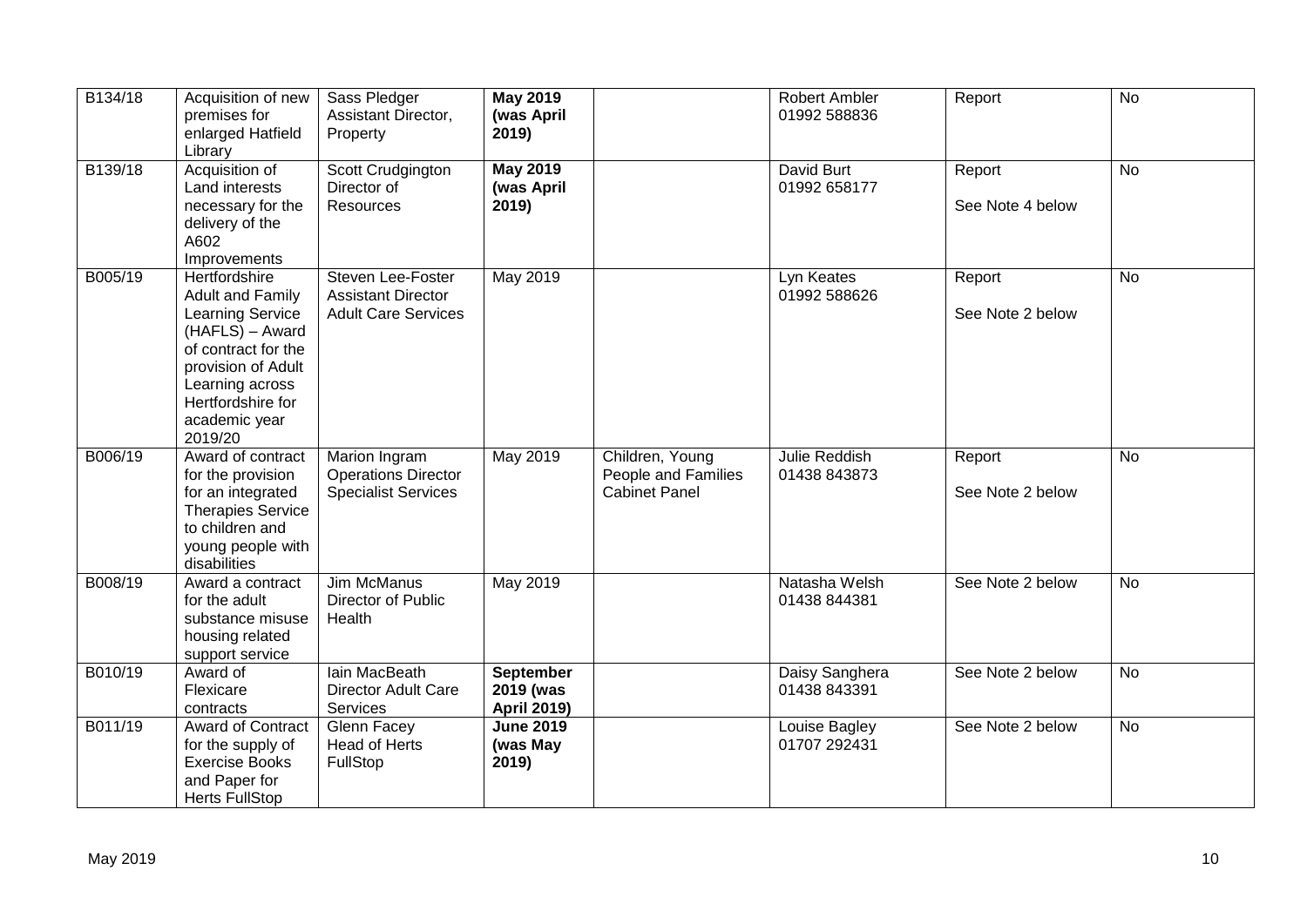| B012/19 | Award of contract<br>for the provision<br>of Recruitment<br>Advertising and<br><b>Statutory Notices</b><br>Services with<br>effect from August<br>2019                                                                                                                                | Sally Hopper<br><b>Assistant Director</b><br>Human Resource<br><b>Services</b>                               | June 2019                                    |                                                      | Sally Hopper<br>01992 555692        | See Note 2 below | <b>No</b> |
|---------|---------------------------------------------------------------------------------------------------------------------------------------------------------------------------------------------------------------------------------------------------------------------------------------|--------------------------------------------------------------------------------------------------------------|----------------------------------------------|------------------------------------------------------|-------------------------------------|------------------|-----------|
| B016/19 | Joint Tender<br>process with<br>Luton Council to<br>establish a new<br>block contract for<br>the provision of a<br>4 bedded<br>Residential<br>Children's Home<br>for Children and<br>Young People<br>aged 11-16 with<br>Challenging and<br><b>Complex Needs:</b><br>Award of contract | Marion Ingram<br><b>Operations Director</b><br><b>Specialist Services</b>                                    | <b>May 2019</b><br>(was April<br>2019)       |                                                      | Lynn Knowles<br>07740 918847        | See Note 2 below | <b>No</b> |
| B019/19 | Tender of<br>Specialist Care at<br>Home contract -<br>Award of contract                                                                                                                                                                                                               | lain MacBeath<br>Director of Adult<br><b>Care Services</b>                                                   | September<br>2019 (was<br><b>April 2019)</b> | <b>Adult Care and Health</b><br><b>Cabinet Panel</b> | Daisy Sanghera<br>01438 843391      | See Note 2 below | No        |
| B020/19 | <b>Tender of Support</b><br>at Home contract<br>- Award of<br>contract                                                                                                                                                                                                                | lain MacBeath<br>Director of Adult<br><b>Care Services</b>                                                   | September<br>2019 (was<br><b>April 2019)</b> | <b>Adult Care and Health</b><br><b>Cabinet Panel</b> | Daisy Sanghera<br>01438 843391      | See Note 2 below | <b>No</b> |
| B025/19 | Tender awards for<br>the provision of<br>two local bus<br>service contracts<br>starting in May<br>2019                                                                                                                                                                                | <b>Simon Aries</b><br><b>Assistant Director</b><br><b>Transport Waste and</b><br>Environmental<br>Management | <b>May 2019</b><br>(was April<br>2019)       |                                                      | <b>Matthew Lale</b><br>01992 588633 | See note 2 below | <b>No</b> |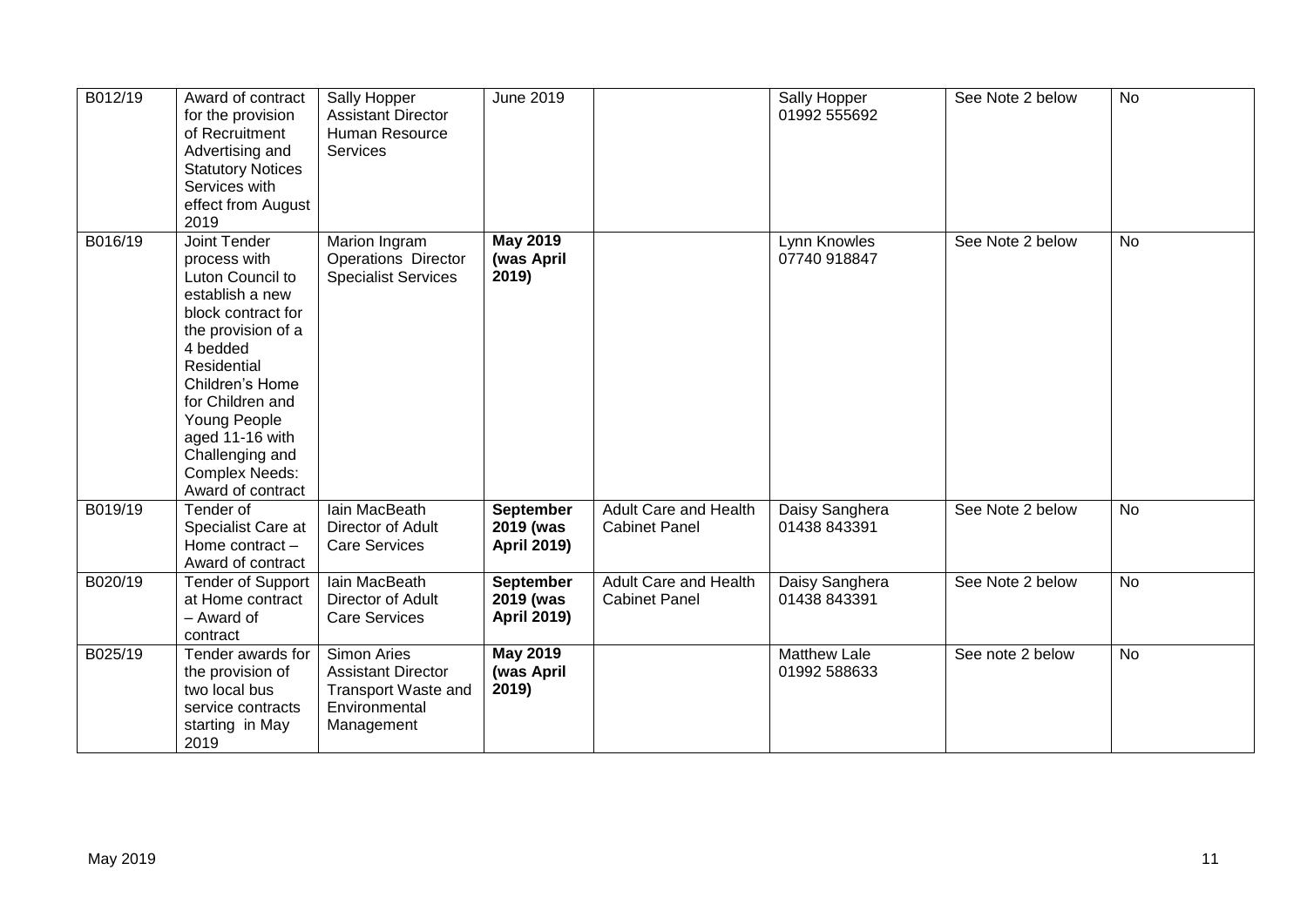| B026/19 | Whether to<br>continue with the<br>respite nursing<br>beds contract<br>including the<br>terms for the<br>continuation                                                                                 | Chris Badger,<br><b>Operations Director</b><br><b>Adult Care Services</b> | <b>May 2019</b><br>(was April<br>2019 | <b>Matthew Chatfield</b><br>01438 845387 | See note 2 below | <b>No</b> |
|---------|-------------------------------------------------------------------------------------------------------------------------------------------------------------------------------------------------------|---------------------------------------------------------------------------|---------------------------------------|------------------------------------------|------------------|-----------|
| B029/19 | Award of Building<br>Cleaning contract<br>for North Herts<br><b>Primary Schools</b>                                                                                                                   | Glenn Facey<br>Head of Herts<br>FullStop                                  | June 2019                             | Kean Booth<br>07580 743479               | See Note 2 below | <b>No</b> |
| B030/19 | Award of<br>Framework<br>Contract for 16+<br>Accommodation<br>&Support                                                                                                                                | Jenny Coles Director<br>of Children's<br>Services                         | May 2019                              | Lynn Knowles<br>07740 918847             | See Note 2 below | <b>No</b> |
| B031/19 | HCC1911317<br>Decision to<br>refurbish Aspley<br>1: Award of<br>Contract                                                                                                                              | Sass Pledger<br>Assistant Director,<br>Property                           | May 2019                              | Michael Cunningham<br>07970 193615       | See Note 2 below | No        |
| B032/19 | HCC1306529<br>To extend the<br>property<br>management<br>contract for the<br>daily<br>management of<br>96 Shenley Road<br>comprising<br>various<br>Hertfordshire<br><b>County Council</b><br>services | Sass Pledger<br>Assistant Director,<br>Property                           | <b>June 2019</b><br>(was May<br>2019) | <b>Tyrone Frost</b><br>01992 556280      | See Note 4 below | No        |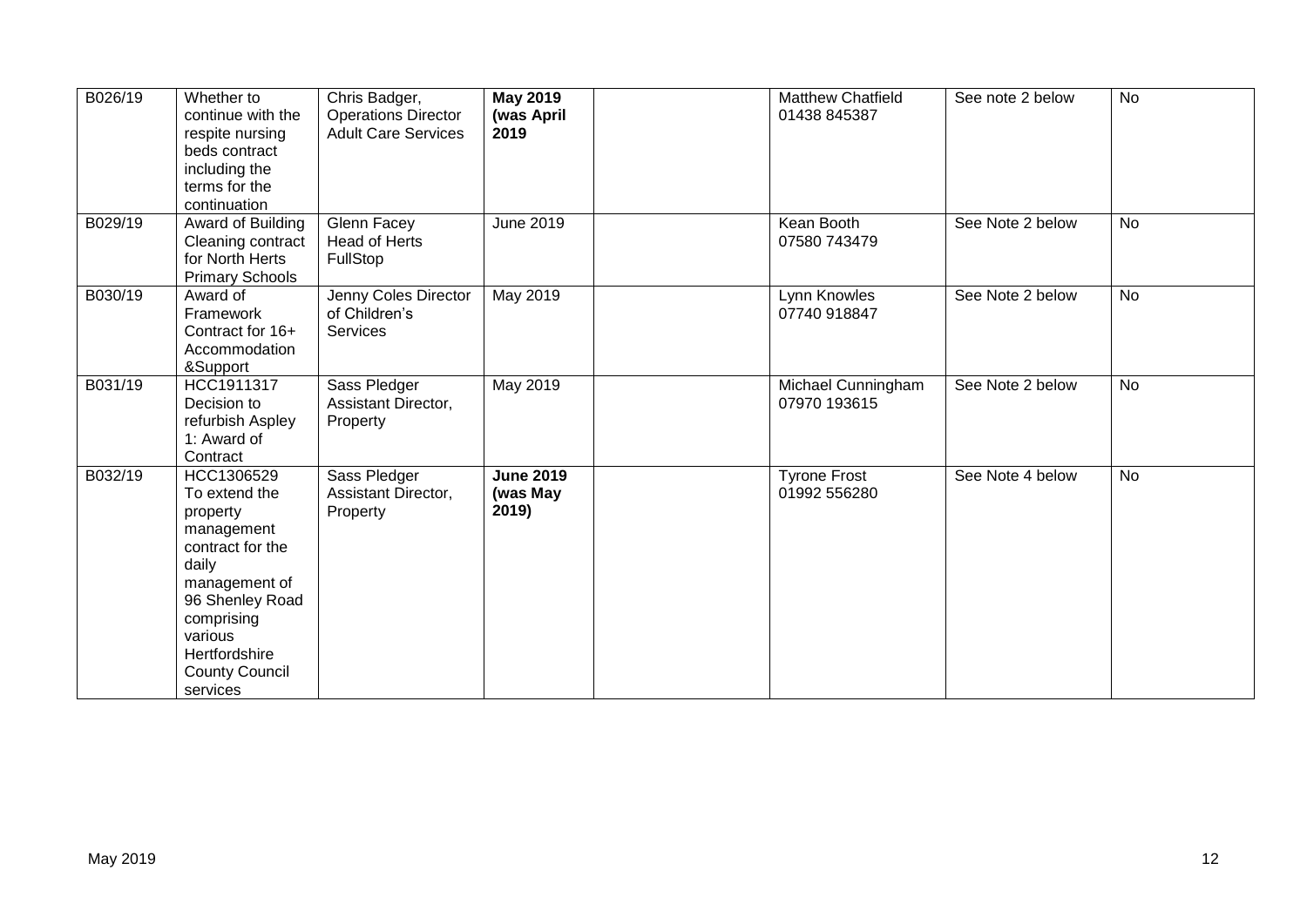| B033/19  | Direct property<br>development on<br>small residential<br>site in Stevenage:<br>Sale of<br>Hertfordshire<br><b>County Council</b><br>Land                                                                | Scott Crudgington<br>Director of<br>Resources                                                                         | May 2019                 | Mike Evans<br>01992 555634           | Report                   | $\overline{N}$ |
|----------|----------------------------------------------------------------------------------------------------------------------------------------------------------------------------------------------------------|-----------------------------------------------------------------------------------------------------------------------|--------------------------|--------------------------------------|--------------------------|----------------|
| B035/19  | To agree to a<br>consultation on<br>the relocation of<br>the Park<br>Education<br>Support Centre,<br>from its current<br>site to the former<br>Southfield School<br>site at Travellers<br>Lane, Hatfield | Jenny Coles<br>Director of Children's<br><b>Services</b>                                                              | Not before<br>08/05/2019 | Jennie Newman<br>01992 588541        | Report                   | $\overline{N}$ |
| B036/19  | <b>Framework</b><br>agreement for<br>the supply of<br>cleaning<br>chemicals,<br>soaps and<br>sanitisers in<br>conjunction with<br>Hampshire<br><b>County Council</b><br>- Award of<br>contract           | <b>Glenn Facey</b><br><b>Head of Herts</b><br><b>FullStop</b>                                                         | <b>September</b><br>2019 | <b>Matthew Indge</b><br>01707 281557 | See Notes 2 & 3<br>below | <b>No</b>      |
| B037/19  | <b>Tender awards</b><br>for provision of<br>various local<br>bus service and<br>school coach<br>contracts<br>starting<br>September 2019<br>- Award of<br>contracts                                       | <b>Simon Aries</b><br><b>Assistant Director,</b><br><b>Transport, Waste</b><br>and Environmental<br><b>Management</b> | <b>June 2019</b>         | <b>Matthew Lale</b><br>01992 588633  | See Note 2 below         | $\overline{N}$ |
| May 2019 |                                                                                                                                                                                                          |                                                                                                                       |                          |                                      |                          | 13             |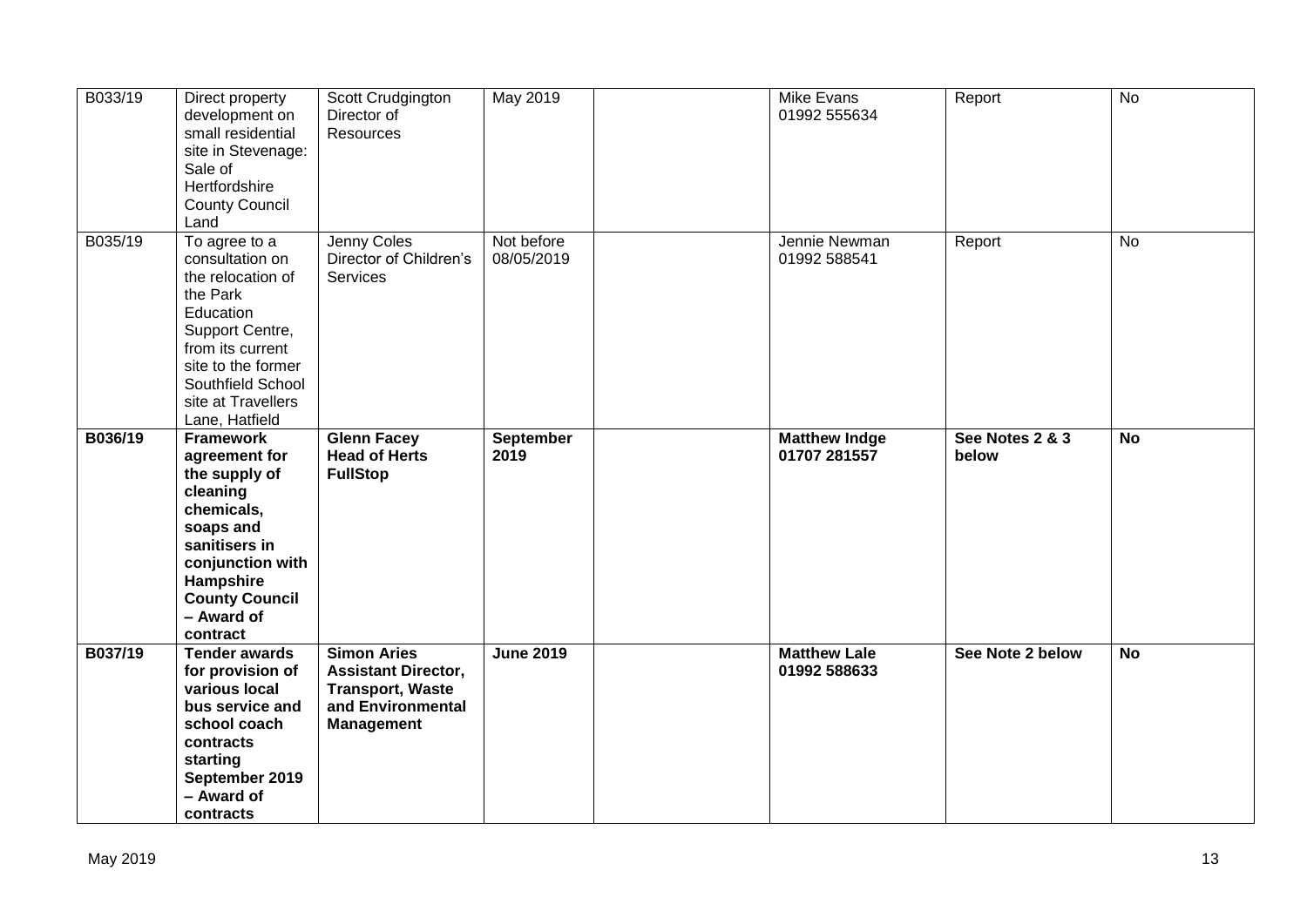| B038/19 | <b>Contract Award</b><br>for construction<br>of the New River<br><b>Bridge, Essex</b><br>Road,<br>Hoddesdon                                                                                 | <b>Mark Kemp</b><br><b>Director</b><br><b>Environment and</b><br><b>Infrastructure</b> | <b>July 2019</b> | <b>David Burt</b><br>01992 658177         | See Note 2 below | <b>No</b>      |
|---------|---------------------------------------------------------------------------------------------------------------------------------------------------------------------------------------------|----------------------------------------------------------------------------------------|------------------|-------------------------------------------|------------------|----------------|
| B039/19 | <b>HCC1911407</b><br><b>Replacement of</b><br>5 County Hall<br><b>Boilers due to</b><br>failure - Old<br><b>Block - Block 10</b><br>- Award of<br>contract                                  | <b>Sass Pledger</b><br><b>Assistant Director,</b><br>Property                          | <b>May 2019</b>  | <b>Michael Cunningham</b><br>07970 193615 | See Note 2 below | <b>No</b>      |
| B040/19 | <b>Aldwyck Homes</b><br>- works on<br>supported living<br>accommodation<br>in conjunction<br>with<br>compartmentalis<br>ation - Award of<br>contract                                        | <b>Sass Pledger</b><br><b>Assistant Director,</b><br>Property                          | <b>June 2019</b> | <b>Michael Cunningham</b><br>07970 193615 | See Note 2 below | <b>No</b>      |
| B041/19 | Whether to<br>agree to the<br>statutory<br>proposal to<br>change the age<br>range of York<br>Road Nursery,<br>Hitchin, to allow<br>children to be<br>admitted from<br>the age of 2<br>years | <b>Jenny Coles</b><br><b>Director of</b><br><b>Children's Services</b>                 | <b>June 2019</b> | <b>David Shevlane</b><br>01992 556199     | <b>Report</b>    | $\overline{N}$ |
| B042/19 | <b>Hatfield Library</b><br>- approval for<br>refurbishment<br>expenditure                                                                                                                   | <b>Scott Crudgington</b><br>Director of<br><b>Resources</b>                            | <b>June 2019</b> | <b>Taryn Pearson-Rose</b><br>01992 556651 | <b>Report</b>    | <b>No</b>      |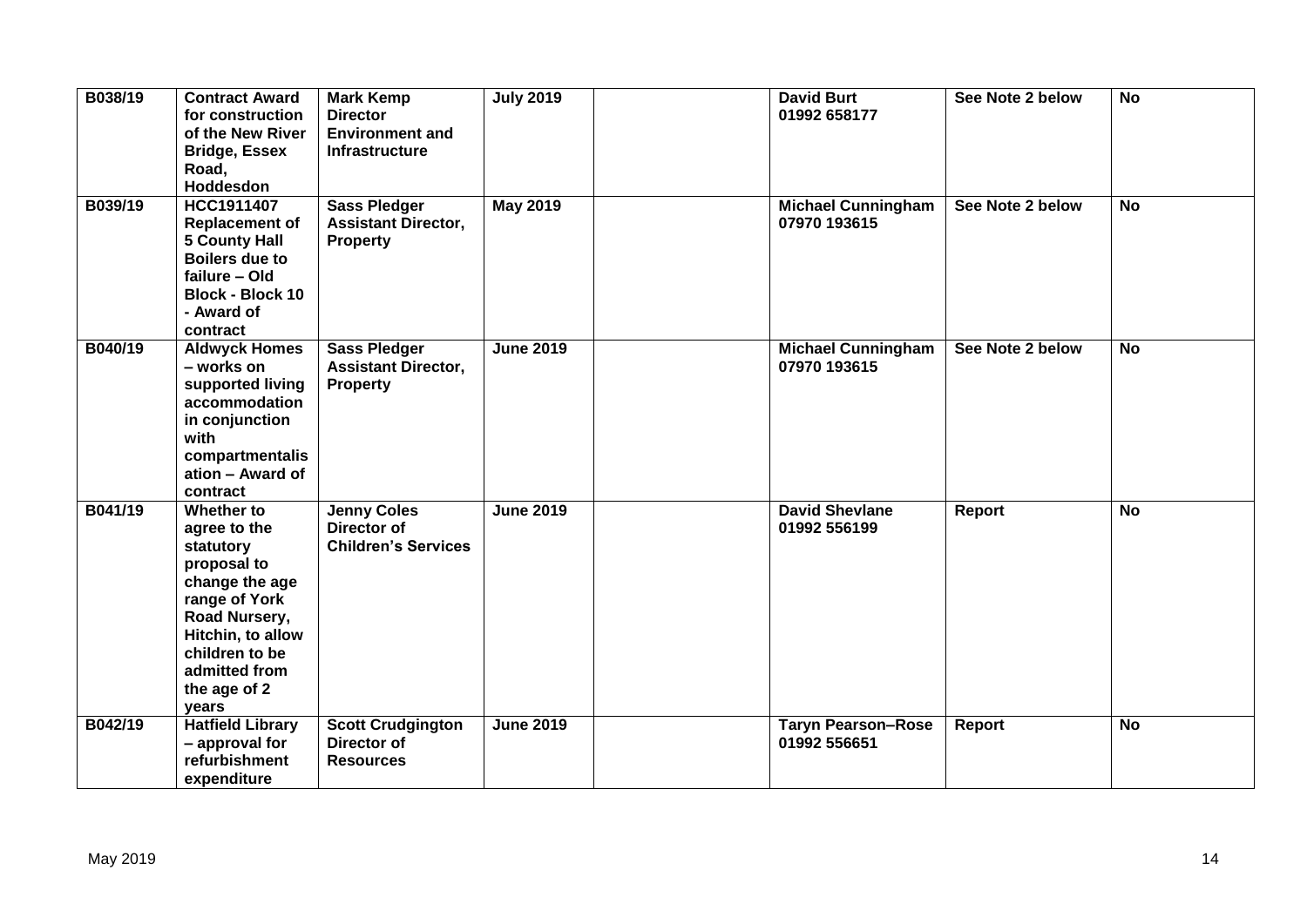| B043/19 | <b>Framework for</b> | <b>Simon Aries</b>         | <b>September</b> | <b>Matthew King</b> | Report | No |
|---------|----------------------|----------------------------|------------------|---------------------|--------|----|
|         | the provision of     | <b>Assistant Director,</b> | 2019             | 01992 556207        |        |    |
|         | collection and       | <b>Transport, Waste</b>    |                  |                     |        |    |
|         | disposal of          | and Environmental          |                  |                     |        |    |
|         | clinical waste,      | Management                 |                  |                     |        |    |
|         | offensive waste      |                            |                  |                     |        |    |
|         | and small animal     |                            |                  |                     |        |    |
|         | remains              |                            |                  |                     |        |    |

**Notes:** 

- 1. CBC contract = on behalf of 17 local authority members of the Central Buying Consortium<br>2. Quality and price evaluation derived from tenderers' submissions (which may contain exen
- 2. Quality and price evaluation derived from tenderers' submissions *(which may contain exempt information and if so will not be available for public inspection)*
- 3. Collaborative contract with one or more authorities (not a CBC contract)
- 4. Part II (due to 'Information relating to the financial or business affairs of any particular person (including the Council')".

If you have any general enquiries about this Forward Plan - contact Deborah Jeffery, Assistant Manager, Democratic Services, 01992 555563 Email: [deborah.jeffery@hertfordshire.gov.uk](mailto:deborah.jeffery@hertfordshire.gov.uk) 

**KATHRYN PETTITT, CHIEF LEGAL OFFICER**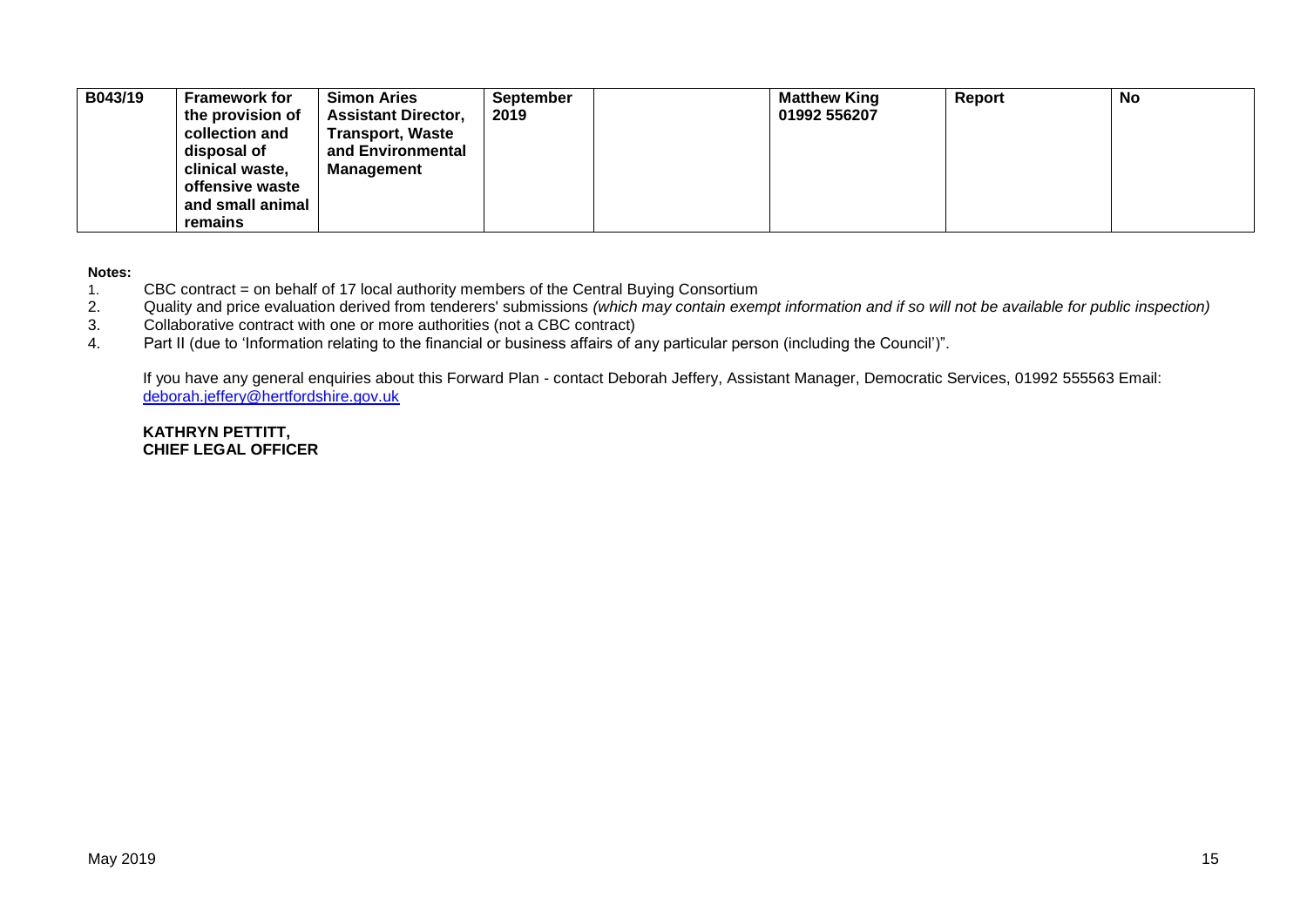

## **HERTFORDSHIRE COUNTY COUNCIL**

**FORWARD PLAN Notice of (a) key and other decisions likely to be made on behalf of the County Council by Cabinet, (b) key decisions likely to be made on behalf of the County Council by Officers and (c) decisions on Traffic Regulation Orders likely to be made by Officers on behalf of the County Council in the period 1 June 2019 – 30 September 2019**

# **Published: 08 May 2019**

[Note: Key decisions and other decisions due to be reached in May 2019 but not yet made remain listed (notice of these items was given in the Forward Plan issued on 8 April 2019)]

## **TRAFFIC REGULATION ORDERS EAST HERTS & LEA VALLEY**

#### **Broxbourne**

| Location                                  | <b>Proposed Restriction</b> |
|-------------------------------------------|-----------------------------|
| Andrews Lane, Cheshunt                    | 30mph Speed Limit           |
| Bryanstone Road, Waltham Cross            | <b>Waiting Restrictions</b> |
| Jackson Drive, Flamstead End              | <b>Waiting Restrictions</b> |
| Oaklands Road / Southview Close, Cheshunt | <b>Waiting Restrictions</b> |

#### **East Herts**

| Location                                              | <b>Proposed Restriction</b>                          |
|-------------------------------------------------------|------------------------------------------------------|
| Ermine Street, Buntingford                            | Waiting Restrictions, Road Humps, 30mph speed limit  |
| North Road, Hertford                                  | Waiting Restrictions, Loading Bay                    |
| Various Roads, Hertford (3 areas)                     | <b>Waiting Restrictions</b>                          |
| Various Roads, Buntingford (2 areas)                  | <b>Waiting Restrictions</b>                          |
| Various Roads, Puckeridge                             | 7.5 Tonne Weight Limit                               |
| <b>Hertford Town Centre</b>                           | Road Humps, Pedestrian Crossing, One Way, Pedestrian |
|                                                       | Zone, Waiting Restrictions                           |
| A120, Cambridge Road & Old Standon Hill, Standon      | One Way, Prescribed Routes, Prohibition of Turns     |
| A120, High Street & Mill End, Standon                 | <b>Waiting Restrictions</b>                          |
| Hartham Lane, Hertford                                | <b>Waiting Restrictions</b>                          |
| Crane Mead, Ware                                      | <b>Waiting Restrictions, Road Humps</b>              |
| Various Roads, Hunsdon                                | 30mph Speed Limit                                    |
| South Street, Bishop's Stortford                      | Waiting Restriction and Revocation                   |
| Baldock Road/Bowling Green Lane, Buntingford          | <b>Waiting Restriction</b>                           |
| Ermine Street, Norris Way etc, Buntingford            | <b>Waiting Restriction</b>                           |
| B180 Hunsdon Road, Widford                            | 40mph Speed Limit                                    |
| Church Street, Ware                                   | <b>Waiting Restrictions</b>                          |
| Various Roads, Hertford                               | <b>Waiting Restrictions</b>                          |
| Havers Lane, Bishop's Stortford                       | <b>Waiting Restrictions</b>                          |
| Newlands Avenue, Lovett Close etc, Bishop's Stortford | <b>Waiting Restrictions</b>                          |

#### **MID HERTS**

# **Dacorum**

May 2019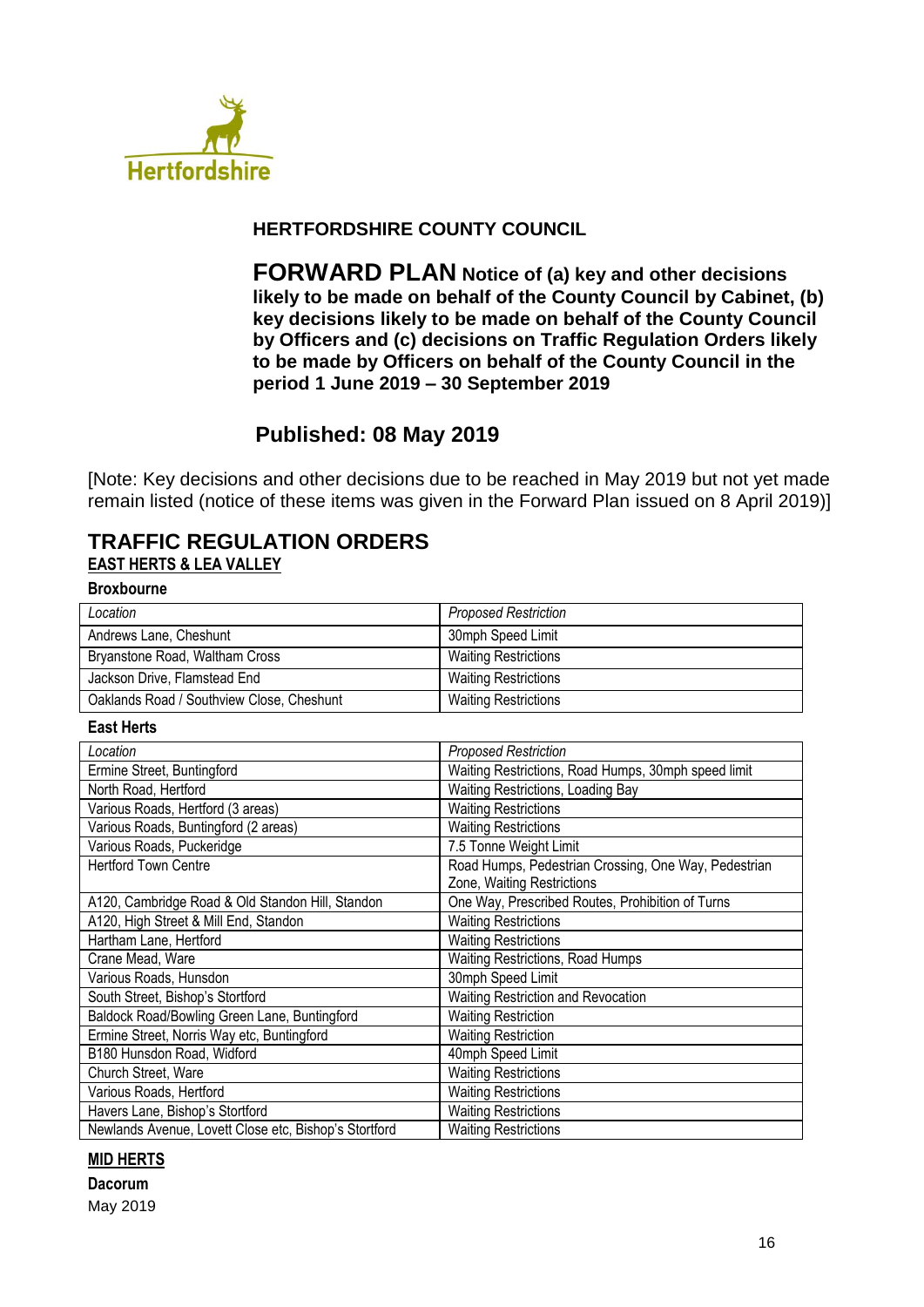| Location                                             | <b>Proposed Restriction</b>              |
|------------------------------------------------------|------------------------------------------|
| Tringford Road, Tring                                | 30mph Speed Limit, Waiting Restrictions  |
| Sunnyhill Road/Melsted Road, Hemel Hempstead         | <b>Waiting Restrictions</b>              |
| Bridgewater Road, Berkhamsted                        | <b>Waiting Restrictions</b>              |
| Various Roads, Berkhamsted (2)                       | <b>Waiting Restrictions</b>              |
| Various Roads, Tring                                 | 20mph Speed Limit Zone                   |
| Various Roads, Hemel Hempstead                       | <b>Experimental Waiting Restrictions</b> |
| Wood Lane End, Hemel Hempstead                       | Prohibition of Motor Vehicles            |
| Various Roads, Markyate                              | 20mph Speed Limit                        |
| A4147 Maylands Avenue, Hemel Hempstead               | <b>Revocation Waiting Restrictions</b>   |
| A4251 London Road / Magenta Court, Hemel Hempstead   | <b>Waiting Restrictions</b>              |
| Buncefield Lane / Wood Lane End etc, Hemel Hempstead | Waiting Restrictions, Weight Limit       |
| Jocketts Road / Northridge Way etc, Hemel Hempstead  | <b>Waiting Restrictions</b>              |
| Long Chaulden / Cuttsfield Terrace, Hemel Hempstead  | <b>Waiting Restrictions</b>              |

### **St. Albans**

| Location                                             | <b>Proposed Restriction</b>                          |
|------------------------------------------------------|------------------------------------------------------|
| Hatfield Road, St Albans                             | Parking Place Revocation                             |
| Sandpit Lane, St Albans                              | 30mph Speed Limit                                    |
| A5183 St Albans / Redbourn Roads, Redbourn/St Albans | 40mph Speed Limit                                    |
| Various Roads, St Albans                             | 20mph Speed Limit Zone                               |
| A1081 London Road, St Albans                         | Waiting Restrictions Revocation, Pedestrian Crossing |
| Langley Grove, Sandridge                             | <b>Waiting Restriction</b>                           |
| Waverley Road, St Albans                             | <b>Waiting Restrictions</b>                          |
| Harpenden Lane, Redbourn                             | Road Humps, Pedestrian Crossing                      |
| Harpenden Lane, Redbourn                             | <b>Waiting Restrictions</b>                          |

# **Welwyn Hatfield**

| Location                                                  | <b>Proposed Restriction</b>                                |
|-----------------------------------------------------------|------------------------------------------------------------|
| Various Roads, Welwyn Garden City                         | <b>Waiting Restrictions</b>                                |
| Hillcrest & Sorrel Close, Hatfield                        | Waiting Restrictions, Parking Places                       |
| Various Roads, Welwyn                                     | <b>Waiting Restrictions</b>                                |
| Welwyn Garden City Town Centre                            | Restricted Zone, Pedestrian Zone, 20mph Speed Limit, Cycle |
|                                                           | Lane, One Way Traffic, Parking Places, Road Humps          |
| Harper Green Lane, St Ives Close, Honeymead etc, Digswell | <b>Waiting Restrictions</b>                                |
| Fretherne Road, Welwyn Garden City                        | <b>Prohibition of Motor Vehicles</b>                       |
| Bridgefields, Welwyn Garden City                          | <b>Waiting Restrictions</b>                                |

# **NORTH HERTS**

## **North Herts**

| Location                                     | <b>Proposed Restriction</b> |
|----------------------------------------------|-----------------------------|
| Park Lane/Gun Lane, Knebworth                | <b>Waiting Restrictions</b> |
| Mattocke Road, The Crescent, Hitchin         | <b>Waiting Restrictions</b> |
| Periwinkle Lane, Hitchin                     | 20mph Speed Limit extension |
| Pixmore Avenue, Letchworth                   | <b>Waiting Restrictions</b> |
| Whitehorse Lane/Knott Close etc, Great Ashby | 20mph Speed Limit           |
| High Street/Mill Lane, Ashwell               | Parking Place               |
| Various Roads, Hatfield                      | <b>Waiting Restrictions</b> |

# **Stevenage**

| ------<br>allUI          | . .<br>striction<br><br>$\sim$ 10 $^{\circ}$<br>- 1. |
|--------------------------|------------------------------------------------------|
| <b>No</b><br>mac<br>בסוו |                                                      |